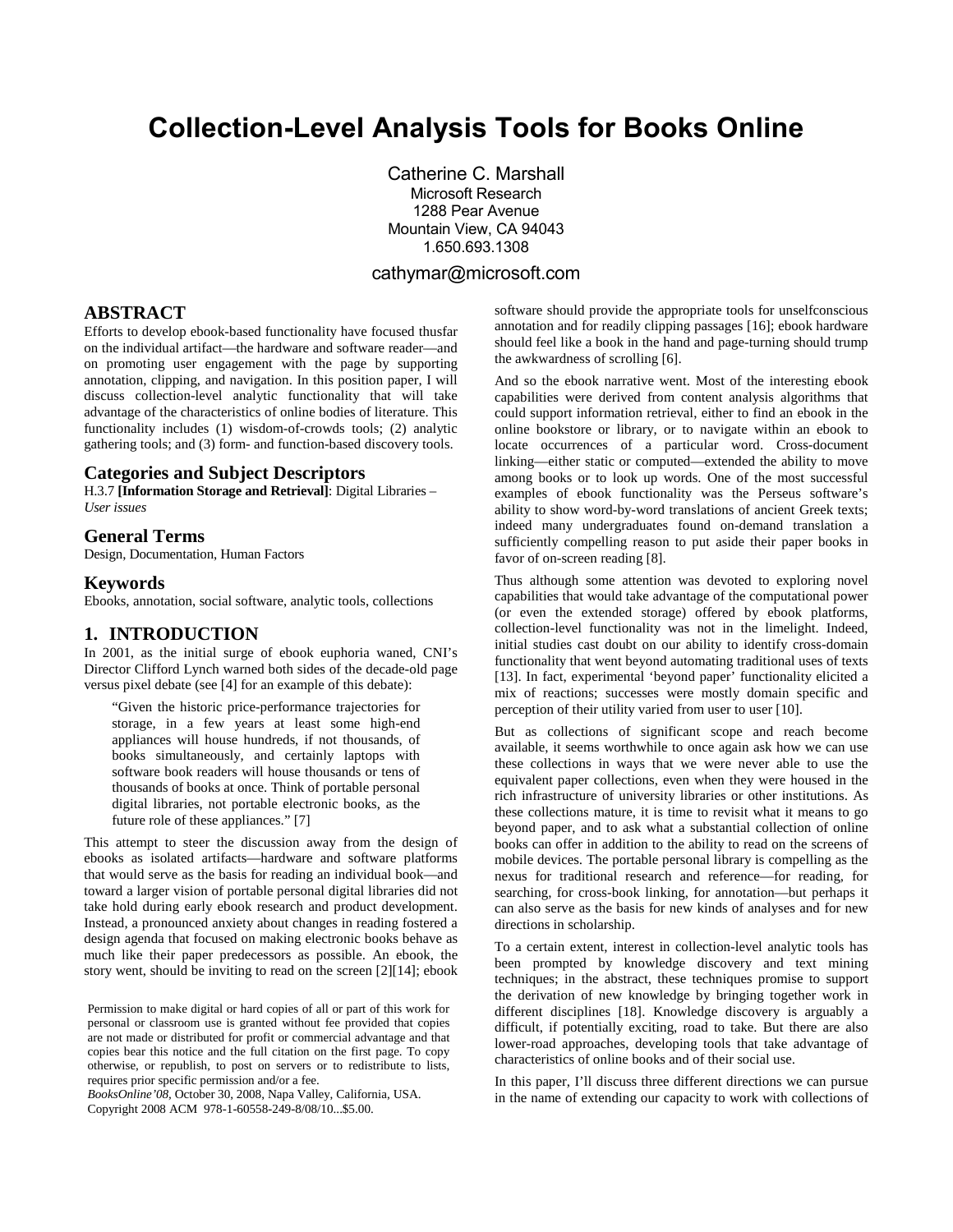online books: (1) wisdom-of-crowds tools; (2) analytic tools for gathering; and (3) form- and function-based (as opposed to content-based) discovery tools. Some of these tools are based on current practice, ways scholars and students use texts already; others extend current practice; still others are flights of fancy, but not wholly implausible given directions in textual scholarship.

# **2. WISDOM OF CROWDS**

A wisdom-of-crowds approach takes advantage of the combined actions and judgments of many people, under the assumption that an aggregate opinion of a large group often out-performs a single individual's assessment [17]. Explicit social filtering dates back to the Tapestry system developed in the early nineties [5], and continues to be a well-accepted technique that enables people to select items from large collections based on ratings and recommendations. Many current Web-based services use explicit ratings to recommend particular items: for example, Amazon allows readers to recommend books and other purchases; Netflix uses explicit viewer ratings to suggest movies; and CiteULike<sup>1</sup> applies similar techniques to recommend academic papers. Of course, the authority and motives of one's peers may come into question when one consults individual reviews, but in principle, one over-enthusiastic recommendation is usually moderated by a much larger number of bad or lukewarm reviews and vice-versa.

Other types of recommendation are based on the aggregation of readers' implicit endorsements through actions like sharing or hypertext linking. For example, many periodicals have a 'most emailed' feature to let their readers know what others have found sufficiently interesting to pass around, and many information retrieval rankings use a Google-like notion of popularity based on inbound links to present results in a tractable order [3].

Similar strategies may be applied to select specific segments of text (sentences or phrases, for example) within a longer work. Quotations are an example of explicit recommendation of a passage from a longer work; by analyzing books online, shared quotations may be used to identify significant passages [15].

Implicit within-text selections such as annotations, clippings, or even page views may also be used as the basis for a wisdom-ofcrowds approach [9]. These techniques have the distinction of using actions that are unselfconscious and not necessarily directed at an audience (even an audience of oneself in some cases); there is ample evidence that some readers are not aware of how many annotations they have made while they are reading, nor are they always clear on the purpose of their own annotations [11].

Table 1 summarizes item-level and within-text recommendation techniques based on explicit judgments and implicit actions.

|                      | Whole text                                            | Within-text               |
|----------------------|-------------------------------------------------------|---------------------------|
| Explict<br>judgments | Recommending a book;<br>rating a movie                | Quoting a<br>passage      |
| Implicit actions     | Sharing a newspaper article;<br>linking to a web page | Annotating a<br>selection |

Why use these "inside-of-the-book" selections as a surrogate for explicit recommendation of text passages? An individual person's annotations are often little evidence of anything, save a blip in interest, an indication of perceived future utility, an expression of

l

confusion, or some other change in an otherwise smooth engagement with the text. But if multiple people are using the same text for the same thing, there's a good chance that their consensus (in this case, the intersection of the annotations' anchor text) is meaningful. Our study showed that this consensus is significantly more common than would be predicted by a strict probabilistic calculation of anchor overlap [9]. Furthermore, the text that the annotators converge on is often different than the text that authors and publishers designate as important (for example, we can assume that the opening sentence of a section is text that the author thinks is important); in other words, a sentence hidden in the middle of a long chapter may be singled out by many readers through their annotations. If an annotation signals a simple increase in reader attention, then these points of convergence are likely to be more interesting than text that has received less communal attention.



**Figure 1. Page 75 from four different readers' copies of**  *Understanding Computers and Cognition*

Figures 1 and 2 offer a small-scale example of how aggregating annotations enables us to identify interesting sentences within a text. Figure 1 shows thumbnails of page 75 from four copies of *Understanding Computers and Cognition*, a book that was used as a college class text. From this page, it is evident that although their annotations were different, all four readers were interested in the paragraph that is in the middle of the page.

Looking more closely (see Figure 2), it is apparent that all four readers have converged on the first sentence of this paragraph, "Artificial intelligence is an attempt to build a full account of human cognition into a formal system." Two readers (b and d) extend their interest to the second sentence, and only one of the four readers delimits the whole paragraph (using a margin bar) as worth extra attention. Because we are only interested in reader attention, not the specific marks, we only compare the annotations' *anchors* (the extent of text that they specify).

<sup>1</sup> http://www.citeulike.org/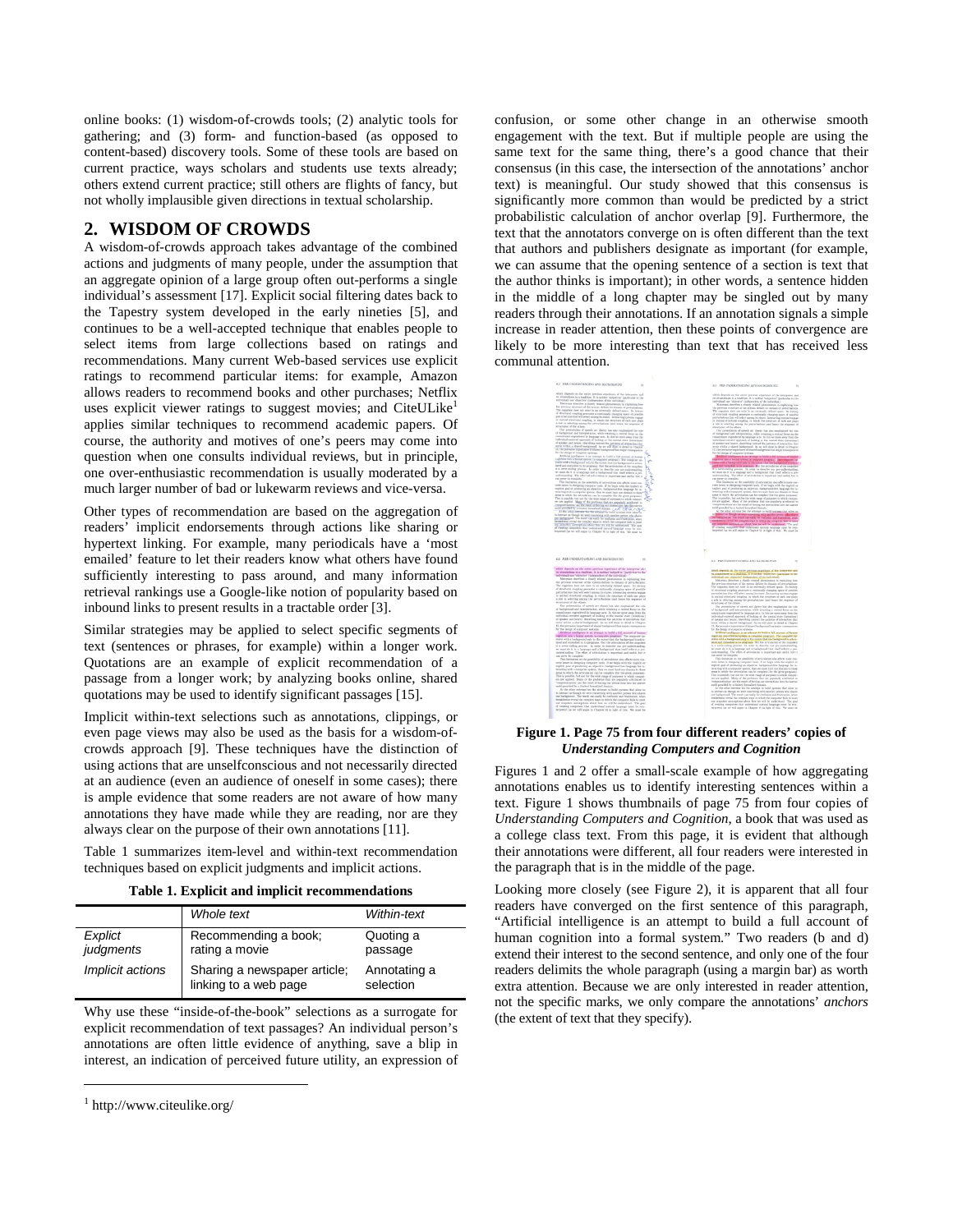for the design of computer systems.

Artificial intelligence is an attempt to build a full account of human cognition into a formal system (a computer program). The computer operators with a background only to the extent that the background erates with a back

(a)

is a never-ending process. In order to describe our pre-understanding, we must do it in a language and a background that itself reflects a pre-<br>understanding. The effort of articulation is important and useful, but it can never be complete. This limitation on the possibility of articulation also affects more con-

for the design of computer systems. Artificial intelligence is an attempt to build a full account of human

cognition into a formal system (a computer program). The computer operates with a background only to the extent that the background is articu-

lated and embodied in its programs. But the articulation of the unspoken is a never-ending process. In order to describe our pre-understanding, we must do it in a language and a background that itself reflects a pre understanding. The effort of articulation is important and useful, but it

can never be complete. This limitation on the possibility of articulation also affects more con-

for the design of computer systems. Artificial intelligence is an attempt to build a full account of human cognition into a formal system (a computer program). The computer operates with a background only to the extent that the background is articulated and embodied in its programs. But the articulation of the unspoken

is a never-ending process. In order to describe our pre-understanding, we must do it in a language and a background that itself reflects a preunderstanding. The effort of articulation is important and useful, but it can never be complete.

This limitation on the possibility of articulation also affects more confor the design of computer systems.

Artificial intelligence is an attempt to build a full account of human cognition into a formal system (a computer program). The computer operates with a background only to the extent that the background is articulated and embodied in its programs. But the articulation of the unspoken

is a never-ending process. In order to describe our pre-understanding, we must do it in a language and a background that itself reflects a pre understanding. The effort of articulation is important and useful, but it can never be complete. This limitation on the possibility of articulation also affects more con-

#### **Figure 2. Four-way consensus in four different readers' annotations of** *Understanding Computers and Cognition*

Although this example uses the markings of a small number of readers, there is reason to believe that this is an appropriate application of a wisdom-of-crowds strategy to reflect a social consensus of what is interesting in a long text. Surowiecki maintains that the wisdom of crowds is derived from their diversity of opinion, the independence of their choices, decentralization (i.e. local knowledge and context), and the aggregation of individual actions [17]. Aggregating individual anchors rather than trying to extract information from any added content such as marginalia is more likely to identify useful text. Of course, this technique may be trickier for certain genres; readers seldom annotate fiction unless the work is being used as the textbook for a course. However, if we look at the annotations of enough readers over a sufficient duration, it is likely we will find enough annotations to use them in this way.

What can reader consensus do for us? Is there a danger that naïve interpretations will drown out more learned voices, not in the least the authorial voice? Using this approach implies that we take some care about how readers' voices are used. Social consensus can play a role secondary to the text itself: aggregated annotations may, for example, be used as the basis for generating the summaries that are presented with search results; they may be used to automatically emphasize certain text to facilitate skimming, reminding, or to help students study (for example, by comparing their own selections with the selections of others). We can envision different user interface techniques that use progressively widening degrees of interest, presenting the most annotated sentence as the tersest summary of a section, and then expanding that to include the second most annotated sentence and so on. It is crucial to find ways of applying this approach to enhance the text, rather than obscure it.

# **3. ANALYTIC TOOLS FOR GATHERING**

The current way we work with large collections of books online is to search them; existing modes of interaction with the collection are very much oriented to finding a specific book, then reading it, possibly taking notes or annotating it as we read. There are few tools for gathering books or passages based on some kind of analytic criteria. For example, if a college student is taking a Shakespeare course and wants to write about Shakespeare's use of birds and bird imagery in the plays, she is not very much better off than she was in an earlier time. She still lacks a methodical way of gathering the passages that have something to do with birds, and is left to cast about for specific examples, either based on what she remembers from class ("Was there mention of a falcon in *Richard III*? How about a finch in *Midsummer Night's Dream*?") or methodically searching across each play for each bird that crosses her mind (… 'owl' 'osprey' 'ostrich'…).

In fact, given an electronic text, a student is apt to try the latter strategy—searching for instances of the desired word—and be quickly frustrated. The following is a quote from an interview with an English Literature graduate student who was using Microsoft Reader with her course's texts installed on it:

 "I was searching one of the things that [the professor] had suggested ... Things to look for in the critical reading. And just one of the offhand things that she tossed off was, 'do they say anything about universals versus particulars?'… And that caught my interest. … First I searched for 'particular' and he uses the word particular a lot. So, you know, like a 'particular theory', a 'particular couch,' whatever. And not in the sense that I'm looking for…" [11]

She is not getting what she wants 'in the sense that [she's] looking for'. What functionality would support such a critical reading and analysis?

- The ability to limit the scope of a search to a specific subcollection (e.g. just Shakespeare's plays within a larger corpus of English literature);
- The ability to define a thesaurus-like tree of terms to search for (e.g. references to specific types of birds);
- The ability to gather multiple passages together in a space and use tools to work with separate search results in that space (see for example [12]).

Notice that this is partially old-school analysis—we expect considerable human intervention—but there is also a more sophisticated use of technology to scope the search to a portion of the corpus, to perform a controlled expansion of query terms, and to gather the results. The reader is able to start with a relatively complete set of examples of bird references, and is likely to do a more thorough analysis than she would have otherwise.

### **4. TEXTUAL DISCOVERY TOOLS**

Textual discovery tools can exploit aspects of online books that are more straightforwardly available than those used by knowledge discovery tools, for example, the relative prevalence of words. Simple characteristics like word frequency can trace the narrative arc of a novel. For example, Figures 3a and b show a

(b)

(c)

(d)